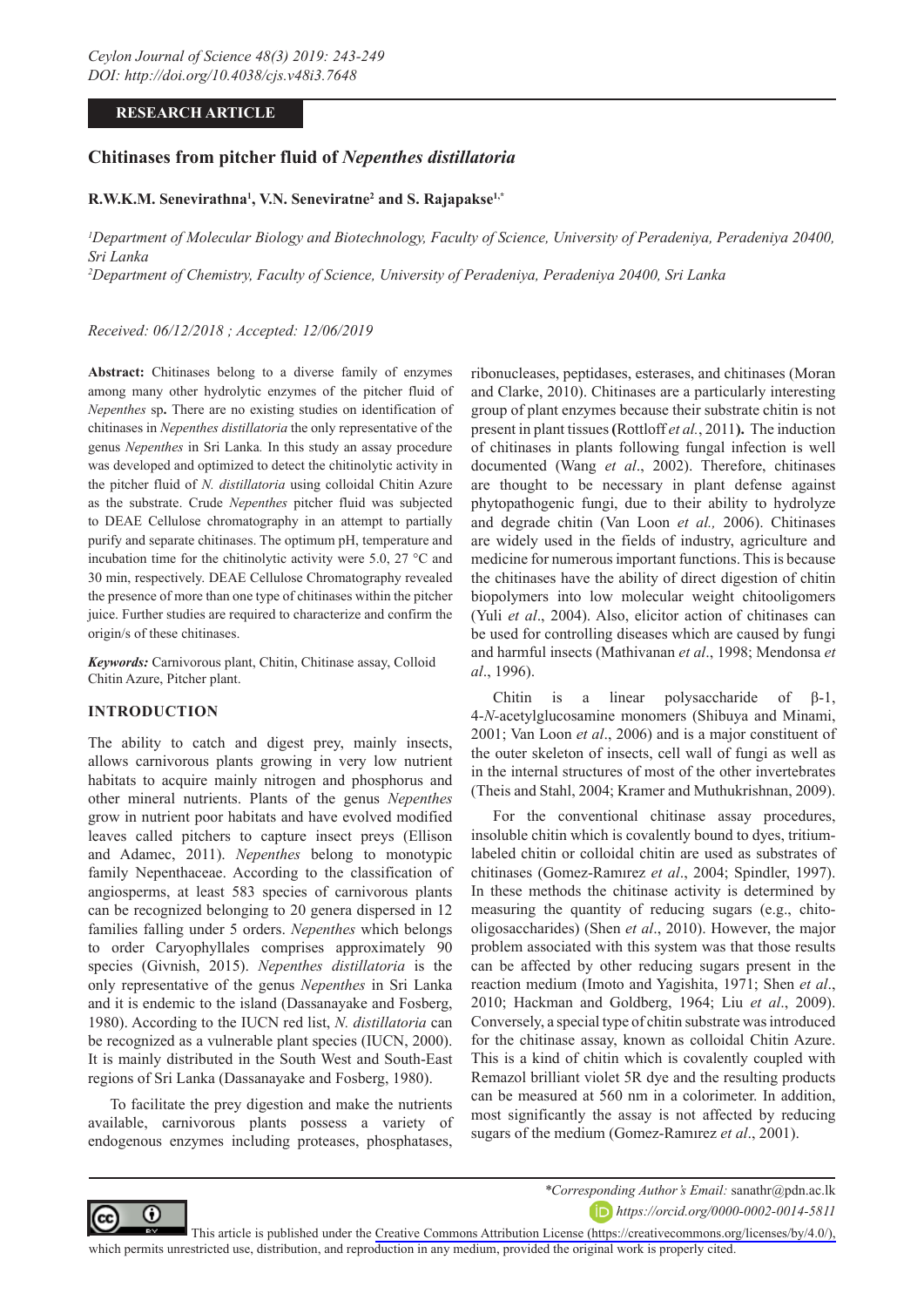There are many studies carried out for identification, characterization and purification of proteases present in the pitcher fluid of *Nepenthes* sp. (Thornhill *et al*., 2008; Plachno *et al*., 2006; Fukusaki and Kobayashi, 2002; Athauda *et al*., 2004; Takahashi *et al*., 2005; Stephenson and Hogan, 2006; Hatano and Hamada, 2008), but there are only limited research carried out for identification and purification of chitinases (Eilenberg *et al*., 2006; Ishisaki *et al*., 2012) and there are no studies conducted for identification of chitinases in *N. distillatoria.* The foremost reason for limited research is the unavailability of a soluble and an inexpensive substrate to analyze chitinase activity (Shen *et al*., 2010; Gomez-Ramırez *et al*., 2004).

In this study for the first time, chitinolytic activity of the pitcher fluid of *N. distillatoria was* detected using dispersible, soluble colloid Chitin Azure as the substrate. Following the detection of chitinolytic activity, attempts were made to partially purify and characterize the chitinases of the pitcher fluid. The optimum pH and optimum temperature for chitinase activity of the crude pitcher fluid as well as for the fractions obtained after anion exchange chromatography were determined. Moreover, the thermal stability of the chitinase activity of the different partially purified fractions was investigated. The remarkable stability in the major fraction among the three fractions obtained after anion exchange chromatography over a long period of incubation time seems to indicate that they have evolutionally well adapted to their original habitat.

### **MATERIALS AND METHODS**

#### **Collection of the crude sample**

The open (OP) and closed (CP) crude pitcher fluids of *N. distillatoria* were collected from *Hakurugala* forest patch at *Ruwanwella*, Sri Lanka. They were clearly labeled and brought into the laboratory and kept at -20  $\rm{^0C}$  until use.

#### **Preparation of the colloidal Chitin Azure substrate**

The substrate Colloidal Chitin Azure was prepared according to the procedure given in Shen *et al* (2010).

# **Assay procedure for chitinase activity**

The assay was carried out for the crude OP and CP fluid samples separately. Each test and control experiments were conducted in replicates. For the test samples, 1000 µL of 50 mM sodium phosphate buffer solution at pH 5.0, 200 µL of colloidal CA substrate and 100 µL of unpurified open or closed crude pitcher fluid were added to 1.5 ml centrifuge tube. For the controls, similar to test samples, buffer solution and substrate were added except the crude pitcher fluid. The samples were incubated for 3 hrs at 37 °C. The reaction was inhibited by heating both test and control samples at 95 °C for 5 min. After the termination of the reaction 100 µL of heat denatured pitcher fluid was added to each of the controls. Final volumes of the reaction mixtures were maintained at 1.3 ml. All reaction tubes were centrifuged at 13000 rpm for 10 min and the absorbance of the supernatant fraction was measured at 560 nm against the blank (50 mM, sodium phosphate buffer solution). After the detection of chitinase activity, the optimization of the assay procedure was carried out as follows.

For detection of optimum pH, a series of buffer solutions in the range of pH 1.0 to pH 7.0 were used. The optimization of incubation time was done by incubating the reaction mixtures at varying time intervals ranging from 10 min to 60 min while for determination of optimum incubation temperature, four different temperatures (4 °C, 27 °C, 37 °C and 50 °C) were used.

Then the enzyme activity was calculated using the following equation,

Enzyme activity =  $\frac{\Delta \text{ Optical density (OD)} at 560 \text{ nm}}{Incubation time (minutes)}$ 

Where,  $\triangle$  *OD* =  $\begin{pmatrix} Average\ absolute\ distance\ of\ test\ sample\ at\ 560\ nm\end{pmatrix}$ 

*-* (Average absorbance of<br>control sample at 560 nm)

# **Comparison of the chitinase activity of the crude open and closed pitcher fluid**

After carrying out the optimized chitinase assay procedure mentioned in section 2.3 for both unpurified OP and CP fluids, the activity data were subjected to normality testing followed by GLM and LS means-pdiff mean separation procedure using the statistical package, SAS 9.1.3 (SAS Institute, NC, Cary, USA).

# **Purification and analysis of chitinase(s) using ion exchange chromatography**

All purification procedures were performed at 4 ° C. The crude pitcher fluid (100 ml) was dialyzed in about 2000 ml of 0.1 M sodium phosphate buffer at pH 7.0. The proteins in the dialyzed *Nepenthes* fluid were absorbed to DEAE cellulose (pre equilibrated with the same buffer) by batch adsorption and the gel was placed in a 5 ml column. The column was washed with 100 ml of 0.1 M sodium phosphate buffer at pH 7.0 and the proteins were eluted with the same buffer containing 0.5 M NaCl. Five milliliter fractions were collected and the chitinase activity in each fraction was measured.

Then a 2nd DEAE cellulose chromatography was carried out as follows. Five grams of DEAE cellulose powder was suspended in a little volume of phosphate buffer (0.1 M, pH 7.0). Column (10 ml) was evenly packed on to a syringe using a glass rod and a Pasteur pipette. The packed column was equilibrated with 50 ml of phosphate buffer (0.1 M, pH 7.0). Then 400 ml each of crude open pitcher fluid was added to the top of the column and was collected at the bottom of the syringe. The sample collected at the bottom of the syringe was passed through the column for 5 times. The unbound fraction of the sample was collected into a separate container. The column was washed with the 0.1M phosphate buffer (pH 7.0) and washings were collected separately. The chitinases were eluted with a linear gradient of 0.0-1.0 M NaCl in 0.1 M phosphate buffer at pH 7.0. Flow rate was maintained at 0.5 ml/min. Twenty-one eluted fractions (1.5 ml) were collected. The unbound fraction, washing and eluted fractions were subjected to an overnight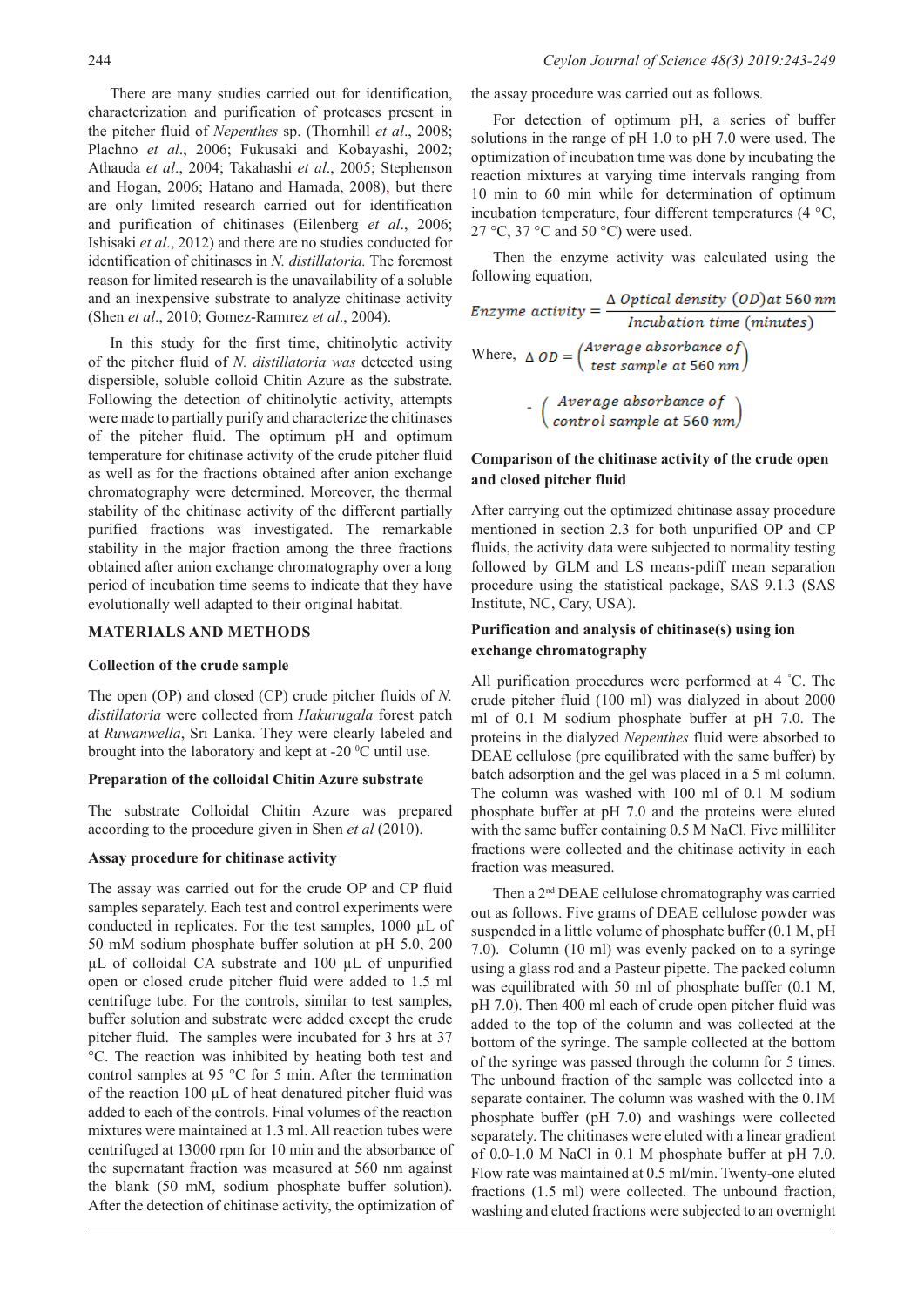# *R.W.K.M. Senevirathna et al.* 245

dialysis against 500 ml of phosphate buffer (0.1 M, pH 7.0). The dialyzed samples of unbound fraction, washing and eluted fractions were subjected to the chitinase assay (Rao *et al.,* 1983).

# **Determination of thermal stability of the crude pitcher fluid**

The crude OP and CP fluids were incubated at 37 °C and 27 °C for five weeks. Aliquots were removed at one-week time intervals and were subjected to the chitinase assay. The percentages of remaining chitinase activity were calculated using the following equation.

Percentage of remaining Chitinase activity  $=$   $\frac{Ai - An}{Ai} \times 100\%$ 

Where, 
$$
Ai
$$
 = Chitinase activity of 1<sup>st</sup> week

 $An =$ Chitinase activity of  $n<sup>th</sup>$  week

# **Determination of thermal stability of the purified chitinase(s)**

The purified OP fluid subjected to DEAE cellulose column chromatography was pooled and kept at 37 °C for four weeks. Aliquots were removed at one-week time intervals and were subjected to the chitinase assay as mentioned. Then the percentages of remaining chitinase activity were calculated.

#### **RESULTS AND DISCUSSION**

#### **Development of an assay procedure for chitinase**

#### **activity**

The determination of chitinase activity was carried at various pH values as shown in the Figure 1. The optimum chitinase activity with Chitin Azure as the substrate is at pH 5 for both OP and CP fluids. The comparison of OP and CP fluids showed that the chitinase activity varies in a similar way for both pitcher fluid samples. Even though OP fluids

showed a considerable enzymatic activity for other pH values 2.0, 3.0 and 4.0, the highest activity was obtained at pH 5.0. A sharp decline of activity was observed at pH above 5. The previous studies done by Shen *et al*., (2010) recorded that the Colloid Chitin Azure was optimally activated at pH 5. As well as other studies that have been done for the chitinase secreted by *Nepenthes alata* (Ishisaki *et al*., 2012), *Nepenthes khasiana* (Eilenberg *et al*., 2006) also showed the optimal Chitinase activity approximately at a range of pH 4 to 5.

The incubation time - activity profile is shown in the Figure 2. The optimization of the time for incubation was carried out using 30 min time intervals and according to the results the highest chitinase activity was at 30 min of incubation. Afterward, the activity gradually decreases with the increasing time duration for both samples. The 30 min time period for the chitinase activity was further confirmed by carrying out the assay at 10 min time intervals (Figure 2). Still the highest chitinase activity remains at the 30 min of incubation. Moreover, the values of chitinase activities obtained at the 30 min time intervals and 10 min time intervals were virtually similar. Thus, it confirms the optimum time period for the chitinase assay as 30 min. The studies of chitinase activity where the chitinase is obtained by the *Bacillus thuringiensis* Bt-107 (a chitinolytic bacteria), ASI (a chitinolytic bacterium with low levels of chitinase) and BCTS (an *Escherichia coli* BL21 [DE3] expressing a secretory recombinant chitinase) have given the highest chitinase activity at 30 min time duration (Shen *et al*., 2010).

The incubation-temperature activity profile is shown in Figure 3 the optimum temperature for chitinase activity of both OP and CP fluids is  $27^{\circ}$ C and the activity gradually decreases with the increasing temperature. The samples incubated at 37 °C and 50 °C show a gradual decrease of chitinase activity in both OP and CP juice samples compared to the sample incubated at 27 °C. Determination of the chitinase assay was carried out by using the optimized



**Figure 1:** pH dependence of the activity of chitinase toward Chitin Azure. The activity was measured at various pH values (1 pH to 7 pH) of the digestion of Chitin Azure. Y axis indicates the relative activity of the enzyme with compared to the highest activity.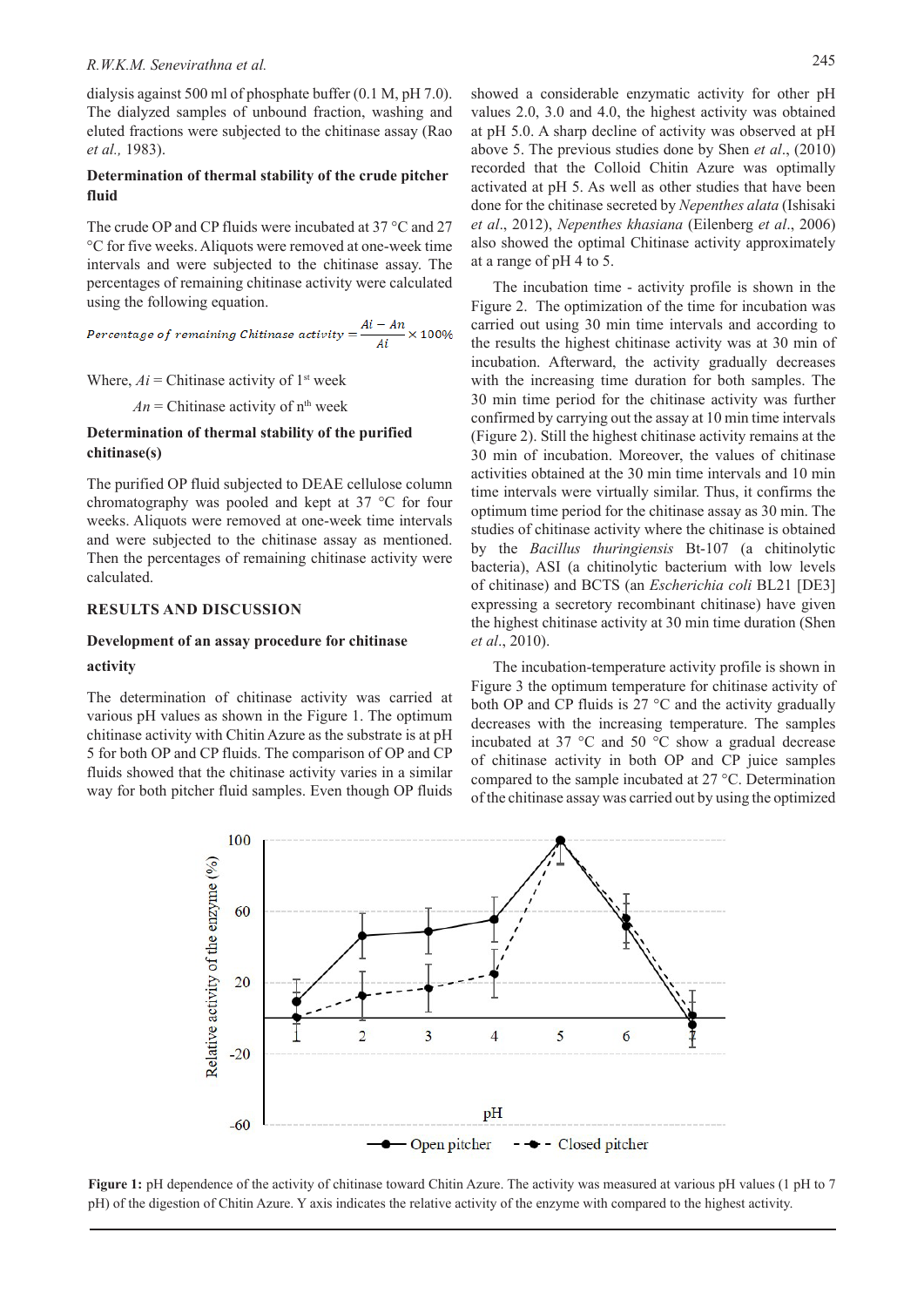

**Figure 2:** Optimum incubation time of the activity of chitinase in both open and closed pitcher juice toward Chitin Azure. The activity was measured with 10 min intervals up to 60 min. Y axis indicate the relative activity of the enzyme with compared to the highest activity.



**Figure 3:** Optimum incubation temperature of the activity of chitinase toward Chitin Azure. The activity was measured at 4 °C, 27 °C, 37 °C and 50 °C toward the digestion of Chitin Azure. Y axis indicates the relative activity of the enzyme with compared to the highest activity.

pH (5 pH) and time duration (30 min). The substrate, CA shows some amorphous nature during incubation at higher temperatures than 27 °C but at 27 °C there are no any notable changes in the substrate. Therefore, it implies that given temperatures are able to change the substrate which in turn gives a low activity in the assay. Moreover, the lesser activity of the samples incubated at 50 °C temperature could be due to the thermal denaturation of the enzymes.

# **Comparison of the chitinase activity of the both open and closed pitcher fluid**

The chitinase activity of both OP and CP crude samples are not significantly different  $(P \le 0.05)$  from each other. The correlation coefficient between the chitinase activity and the pitcher fluid samples is 81.73 % indicating a strong

relationship between these two parameters. Most of the results obtained for chitinase assay in both OP and CP juices show approximately similar results. Thus, it infers that chitinases are present in OP and CP fluid samples with an indistinguishable activity against chitin.

# **Purification and analysis of chitinase(s) from pitcher fluid**

DEAE cellulose chromatography using batch adsorption revealed the binding ability of the chitinase(s) in pitcher fluid to the DEAE cellulose column. Since the binding of chitinases to the DEAE cellulose column was successful, separation and purification was carried out using an anion exchange chromatography (Figure 4). The major-eluted peak lies between 650 mM to 800 mM NaCl range (peak iii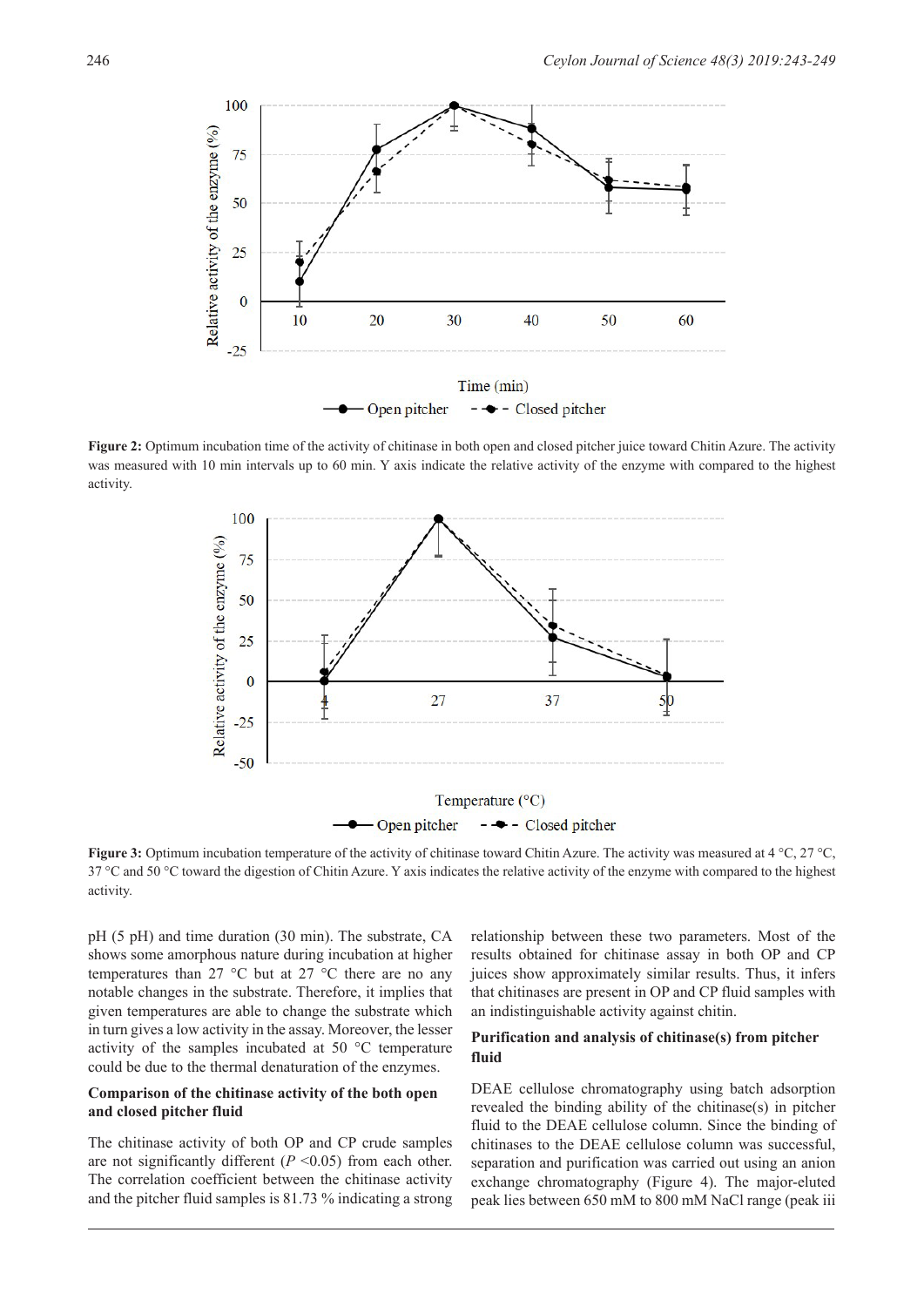

Concentration of NaCl (mM)

#### **-**Open Pitcher

**Figure 4:** Purification of chitinase(s). DEAE-cellulose chromatography for crude pitcher fluid. Column size, 10 cm. Fraction size, 1.5 ml with 0.1 M pH 7.0 phosphate. The enzymes activities were designated as i, ii and iii, respectively. The enzyme assay was performed with Chitin Azure as a substrate. Y axis indicates the activity of enzyme per minute. In chromatogram B, the fractions under the bar were pooled.

in figure 4) and the minor peak lies between 250 mM to 300 mM NaCl (peak i in figure 4) while a subtle peak lies at 450 mM NaCl (peak ii in figure 4). According to the observed results it is possible to infer that there at least three types of chitinases present in the pitcher fluid. Studies done by Hara *et al*., (1989) and Hamid *et al*., (2013) also confirm the binding ability of chitinase to DEAE cellulose column. As stated by the previous studies, there were several chitinases in the pitcher juice of *Nepenthes khasiana* (Eilenberg *et al*., 2006). Moreover, according to the experimental results cellular extracts of *Metarhizium anisopli* (a fungal species) contained two different chitinases (Kang *et al*., 1999).

### **Determination of thermal stability of the chitinase activity of the crude pitcher fluid**

As indicated in the Table 1**,** neither the chytinolytic activity in OP nor that of CP is thermally stable after 40 °C. At 40 °C, enzyme activity retains 72.22 % (OP) and 80.00 % (CP)compared to the initial activity. They lose the activity gradually after 50 °C. The outcomes of temperature stability tests are indicated in Table 1, in which both OP and CP fluid samples were incubated at different temperatures for Then the remaining chitinase activity was determined and compared with the activity of initial sample. Accordingly, the OP samples possess stability in its chitinase activity up to 40 °C, and started to decrease and cease around 60 °C. Therefore, these experimental data suggest that chitinase is significantly stable at a relatively high temperature. Since Chitinases are widely used in industry, agriculture and medicine (Yuli *et al*., 2004), discovering the thermally stable chitinases from pitcher fluid is significantly important. Similar observations were given by the chitinases secreted by Marine *Streptomyces sp*. (Han *et al*., 2009). In this study, the highest activity was recorded at 60 °C and above that temperature, decreasing of the activity was detected. In addition, another similar approach was done by using

*Streptomyces erythraeus* (Hara *et al*., 1989) also revealed the decrease of the chitinase activity after 50 °C.

## **Determination of thermal stability of the purified Chitinase (s)**

The enzyme activity of the sample iii retained 63.24 % of the initial activity after 28 days of incubation at 37<sup>o</sup>C. However, chitinase activity of both samples i and ii are unstable at 37 °C under the similar conditions. That was, in the Samples i and ii the enzyme activities retain only up to 2.86 % and 11.32 % of the original activity respectively after 28 days of incubation (Table 2). This indicates the presence of a highly thermally stable enzyme activity within the fraction in peak iii, and the enzymes present within the peaks i and ii were less thermally stable. These types of different thermal stability characteristics indicate the presence of two or more different chitinases within the pitcher fluid. Therefore, it indicates that each of these separated samples contains both relatively unstable chitinases and more thermally stable chitinases. Thus, it was probable for these two-weak peaks to have a bacterial origin since it was well known that pitchers of carnivorous plants are phytotelms that possess specific bacteria that secrete digestive enzymes (Juniper *et al* 1989). Hence, further studies are required to identify the exact origin of those two chitinases. In summary, the present study was the first to report the identification of chitinolytic activity in the pitcher fluid of *N. distillatoria.* This study can be used a platform for effective purification of the chitinases to homogeneity followed by enzymic and structural characterization of the novel chitinases which would probably be unique members within the diverse chitinase family.

### **CONCLUSIONS**

The optimum pH, temperature and incubation time for chitinase activity of both OP and CP crude samples were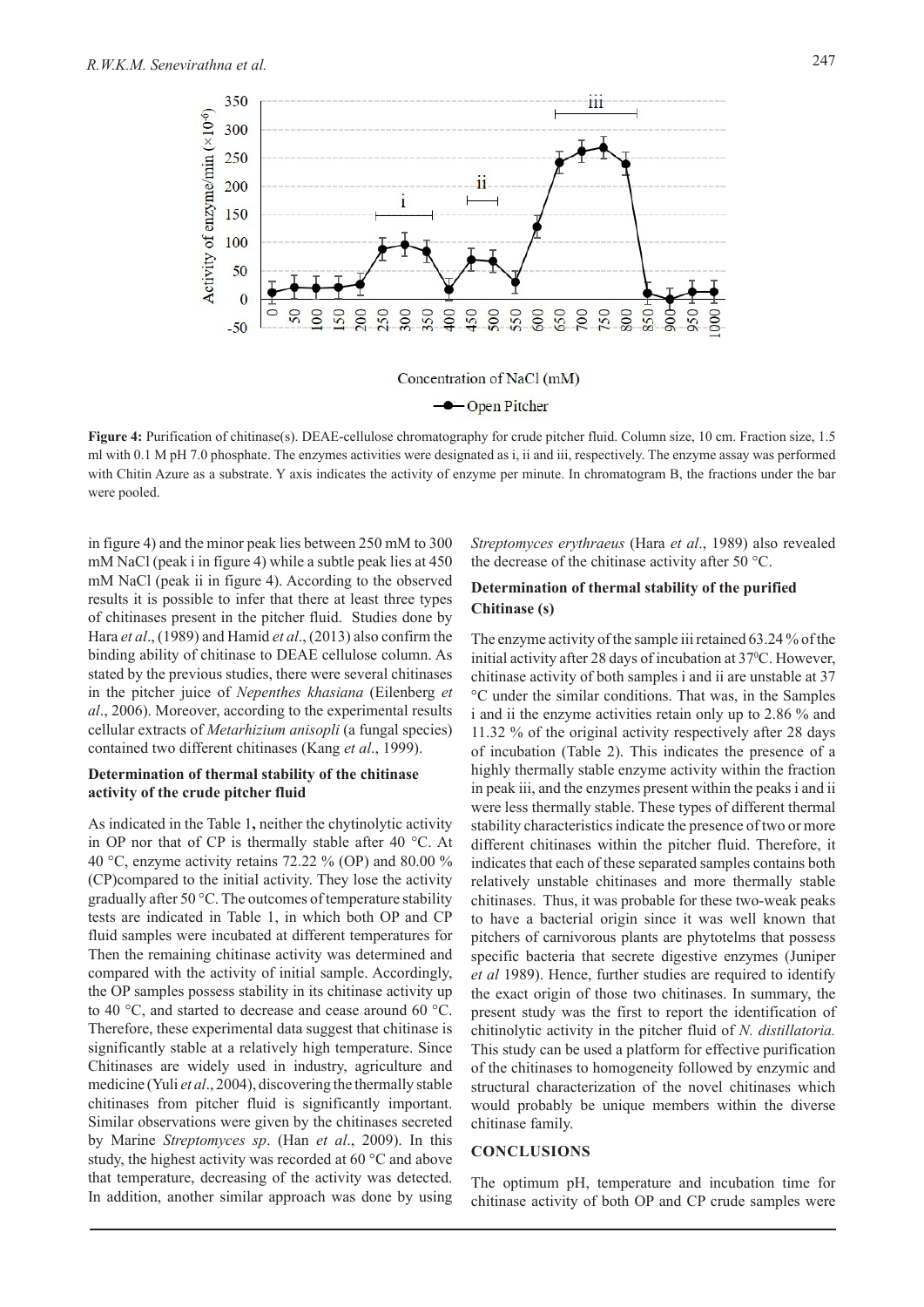| Sample    | Temperature $(^{\circ}C)$ |            |            |            |            |            |            |            |  |  |
|-----------|---------------------------|------------|------------|------------|------------|------------|------------|------------|--|--|
|           |                           | 30         | 40         | 50         | 60         | 70         | 80         | 90         |  |  |
| <b>OP</b> | $100.00\%$                | $100.00\%$ | $72.22\%$  | 5.56 %     | $0.00\%$   | 5.56 %     | $2.22\%$   | $-16.67%$  |  |  |
|           | $-1.17$                   | $-1.19$    | $\pm 2.18$ | $\pm 1.23$ | ± 1.85     | ± 2.11     | $\pm$ 3.51 | $\pm$ 3.41 |  |  |
| $\bf CP$  | $100.00\%$                | $90.00\%$  | $80.00\%$  | $10.00\%$  | $10.00\%$  | $0.00\%$   | $-15.00\%$ | $-10.00\%$ |  |  |
|           | $-2.41$                   | $\pm$ 3.2  | $\pm 2.15$ | ± 3.20     | $\pm 1.51$ | $\pm 4.11$ | $\pm 2.31$ | $\pm$ 3.21 |  |  |

**Table 1:** Percentages of remaining chitinase activity which displays the thermal stability of chitinase(s) in open and closed pitcher juice temperature varied from 4 °C to 90 °C.

**Table 2:** Percentages of remaining chitinase activity which displays the thermal stability of the purified chitinase by DEAE cellulose column chromatography method which incubated at 37 °C.

| <b>Sample</b> | Time (Days)    |                     |                     |                     |                     |  |  |  |  |
|---------------|----------------|---------------------|---------------------|---------------------|---------------------|--|--|--|--|
|               | Day 0          | Day 7               | Day 14              | Day 21              | Day 28              |  |  |  |  |
| Ť.            | $100\% - 2.15$ | $75.71 \% \pm 1.21$ | $35.71 \% \pm 1.18$ | $17.14\% \pm 2.17$  | $2.86\% \pm 3.24$   |  |  |  |  |
| ii            | $100\% - 1.17$ | $67.92\% \pm 1.14$  | $37.74\% \pm 1.32$  | $30.19 \% \pm 3.11$ | $11.32 \% \pm 2.41$ |  |  |  |  |
| iii           | $100\% - 2.13$ | $95.59 \% \pm 1.15$ | $85.29 \% \pm 2.21$ | $69.12\% \pm 1.28$  | $63.24\% \pm 1.33$  |  |  |  |  |

pH 5.0, 27ºC and 30 min respectively. Furthermore, both OP and CP fluids exhibited significantly equal levels of chitinase activities (*P*< 0.05). Chitinases successfully bound to the DEAE ion exchange chromatography column at pH 7.0. There was more than one type of chitinases present in the pitcher juice including thermally stable chitinases. Further characterization approaches are required to detect the exact origins and functions of these different types of chitinases found in pitcher fluids.

#### **REFERENCES**

- Athauda, S.B., Matsumoto, K., Rajapakshe, S., Kuribayashi, M., Kojima, M., Jubomura-Yoshida, N., Iwamatsu, A., Shibata, C., Inoue, H. and Takahashi, K. (2004). Enzymic and structural characterization of nepenthesin, a unique member of a novel subfamily of aspartic proteinases. *Biochemical Journal* **381**: 295- 306.
- Dassanayake, M.D. and Fosberg, F.R. (1980). A revised handbook to the flora of Ceylon (Vol. 2). CRC PressILlc.
- Eilenberg, H., Smadar, P.C., Silvia, S., Movtchan, A. and Zilberstein, A. (2006). Isolation and characterization of chitinase genes from pitchers of the carnivorous plant *Nepenthes khasiana.Journal of Experimental Botany*. **57**: 2775-2784.
- Ellison, M. and Adamec, L. (2011). Ecophysiological traits of terrestrial and aquatic carnivorous plants: Are the costs and benefits the same?. *Oikos* **120**: 1721-1731.
- Fukusaki, E.I. and Kobayashi, A. (2002). Aspartic proteinases are expressed in pitchers of the carnivorous plant *Nepenthes alatablanco*. *Planta* **214**: 661-667.
- Givnish, T.J. (2015). New evidence on the origin of carnivorous plants. *Proceedings of the National Academy of Science*. **112**: 10-11.
- Gomez-Ramirez, M., Rojas-Avelizapa, L.I. and Cruz-Camarillo, R. (2001). The Chitinase of *Bacillus*

*thuringiensis*. *Chitin Enzymology* **28**: 273-281.

- Gomez-Ramirez, M., Rojas-Avelizapa, L.I., Rojas-Avelizapa, N.G. and Cruz-Camarillo, R. (2004). Colloidal chitin stained with Remazol Brilliant Blue R, a useful substrate to select chitinolytic microorganisms and to evaluate chitinases. *Journal of Microbiological Methods* **56**: 213-219.
- Hackman, R.H. and Goldberg, M. (1964). New substrates for use with chitinases. *Analytical Biochemistry*. **8**: 397-401.
- Hamid, R,, Khan, M.A., Ahmad, M., Ahmad, M.M., Abdin, M.Z., Musarrat, J. and Javed, S. (2013). Chitinases: An update. *Journal of Pharmaceutical Science* **5**: 21-29.
- Han, Y., Yang, B., Zhang, F., Miao, X. and Li, Z. (2009). Characterization of antifungal chitinase from marine *Streptomyces* sp. DA11 associated with South China Sea sponge *Craniella australiensis*. *Marine Biotechnology* **11**: 132-133.
- Hara, S., Yamamura, Y., Fujii, Y., Mega, T. and Ikenaka T. (1989). Purification and characterization of chitinase produced by *Streptomyces erythraeus*. *The Journal of Biochemistry* **105**: 484-489.
- Hatano, N. and Hamada, T. (2008). Proteome analysis of pitcher fluid of the carnivorous plant *Nepenthes alata*.*Journal of Proteome Research* **7**: 809-816.
- Imoto, T. and Yagishita, K. (1971). A simple activity measurement of lysozyme. *Agriculture and Biological Chemistry* **35**: 1154-1156.
- Ishisaki, K., Yuji, H., Taniguchi, H., Hatano, N. and Hamada, T. (2012). Heterogonous expression and characterization of a plant class IV chitinase from the pitcher of the carnivorous plant *Nepenthes alata*. *Glycobiology* **22**: 345-351.
- IUCN red list of threatened species (2000). Available at www.iucnredlist.org. Accessed on December 5<sup>th</sup>